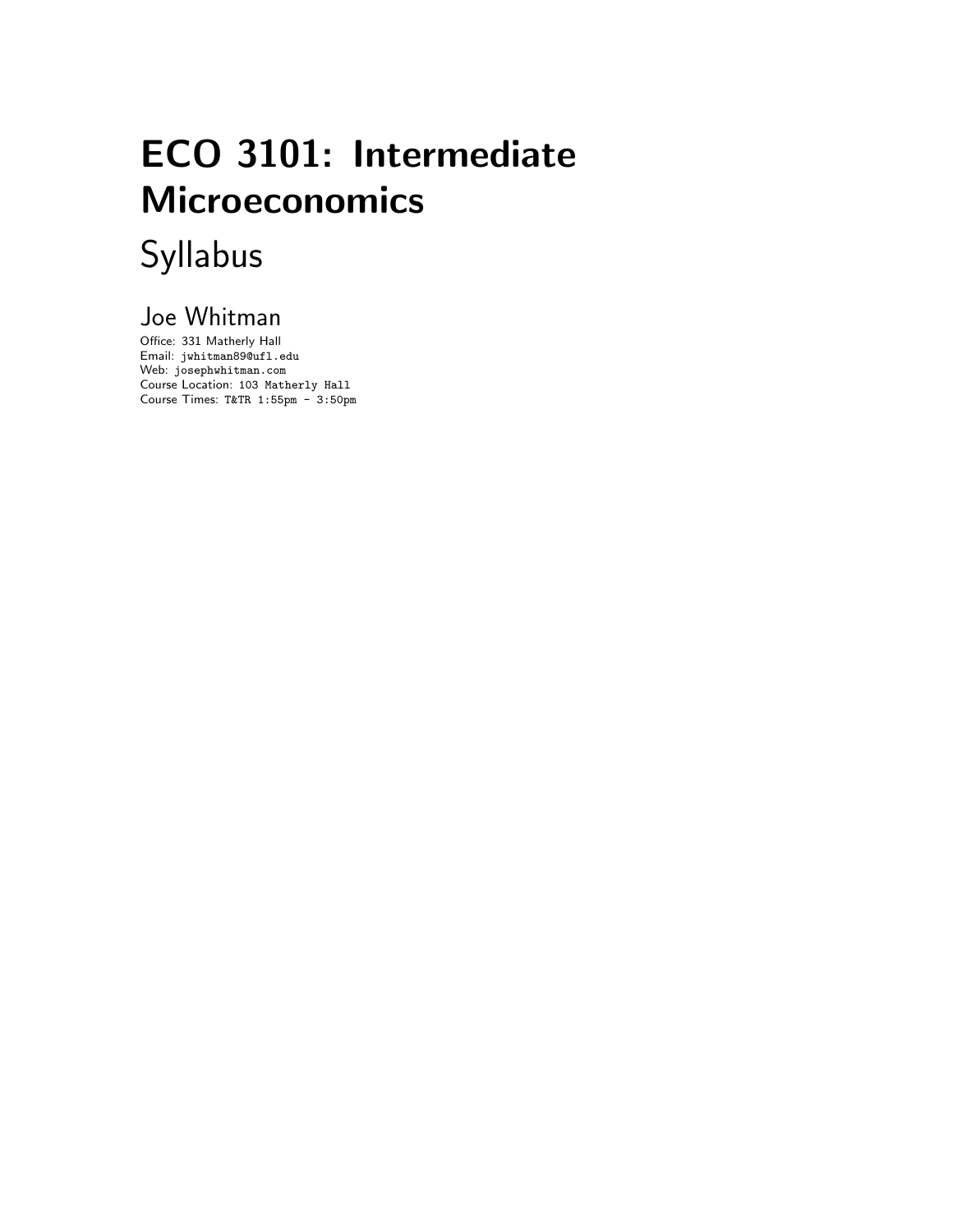## **Course Description and Objectives**

Starting with standard assumptions about consumer preferences, we will develop the foundations for how economists model consumer behavior, demand for products, and more. The study of these topics is intended to give students a deeper understanding of microeconomic theory and economic analysis. Frequent (graded) homework assignments and exams and (ungraded) exercises will help you develop the analytical tools and economic intuition needed to understand and solve the variety of economic problems we will encounter in this course.

#### **Course Information**

- *Website:* This course has a website on Canvas (<ufl.instructure.com>)<sup>1</sup>. Assignments and grades will be posted here. If you have trouble logging in, please let me know.
- *• Office Hours:* I am available in my office (331 Matherly Hall) on Fridays from 2pm-4pm. You can also reach me by email at jwhitman89@ufl.edu to schedule an appointment.
- *• Required Textbooks:*
	- **–** "*Intermediate Microeconomics: A Modern Approach*", 9th ed., by Hal R. Varian (ISBN: 978-0-393-12396-8)
	- **–** "*Workouts in Intermediate Microeconomics: A Modern Approach*", 9th ed., by Theodore C. Bergstrom and Hal R. Varian (ISBN: 978-0-393-92261-5)
	- **–** There is also a bundled version (ISBN: 978-0-393-26008-3) which may be cheaper than buying each separately.
- *• Prerequisites:* Principles of Microeconomics (ECO 2023 or equivalent) and Calculus I (MAC 2311 or equivalent).
- *• Communication:* Other than lecture and office hours, I will primarily communicate with you through your university email and the Canvas website. Please check your email regularly so you don't miss any important announcements.
- *Attendance* is required but not graded. You are responsible for any material you may have missed during lectures and I do not distribute lecture notes. Please show up for class on time as late arrivals are very disruptive.
- *• Late work* of any kind will not be accepted.
- *• Cellphones* and other electronic devices (including laptops and tablets) may not be used during class, and should be turned off or silenced to avoid disrupting other students.

#### **Assignments**

Your grade is split across the following assignments:

- *•* Problem Sets (10%)
- *•* Miderm Exam 1 (30%)
- *•* Miderm Exam 2 (30%)
- Final Exam (not cumulative) (30%)

<span id="page-1-0"></span><sup>&</sup>lt;sup>1</sup>If this link doesn't work, go to 1ss.at.ufl.edu and select "e-Learning in Canvas".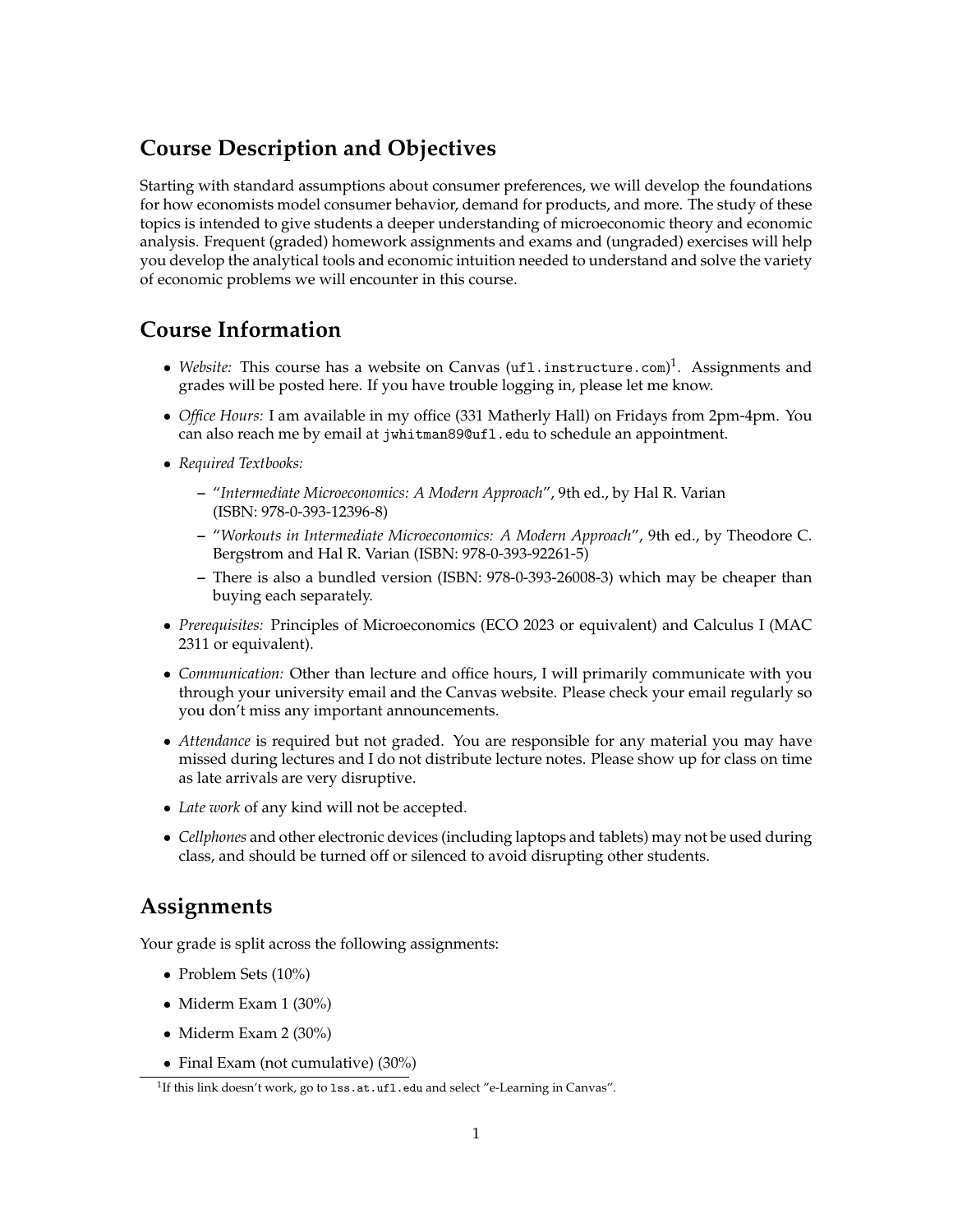#### **Problem Sets**

Note the due dates listed in the course schedule below. You may study the problem sets with your classmates (I encourage you to study in groups!) but every student must turn in their own work. Simply copying a classmate's work is not allowed. Your answers must be legibly written or typed and graphs drawn neatly. Staple pages together and write your name on the first page so your work is not lost. **Problem sets are graded based on completion**, not correctness.

#### **Exercises**

These are optional extra problems that you can use for practice. These are not turned in or graded. Exercises are found in the workbook. I recommend doing the even numbered problems because the answers are at the back of the workbook.

#### **Exams**

All exams are given in class and closed book. You may not consult with others or use notes of any kind during the exam. **Only simple (four-function) calculators are allowed**. This means a calculator that doesn't do much more complicated than divide, multiply, add and subtract. Graphing calculators (such as the TI-83) are definitely **not** allowed. If you are unsure if your calculator is allowed, please ask. I do not bring extra materials to exams (such as calculators or pencils) so be sure to bring your own. Makeup exams are only given in extreme cases (ex. medical emergency). If you have an excused absence on an exam day, let me know well in advance.

## **Grading Policy and Scale**

I do not offer incomplete grades, substitute work, or grade changes. Extra credit is only offered under special circumstances and at my discretion. If extra credit is offered, it will be offered to the entire class. Individual students will not receive extra credit assignments. The grading scale is as follows (I do not grade on a curve.):

- *•* (A) 92-100
- *•* (A-) 90-91.99
- *•* (B+) 87-89.99
- *•* (B) 83-86.99
- *•* (B-) 80-82.99
- *•* (C+) 77-79.99
- *•* (C) 73-76.99
- *•* (C-) 70-72.99
- *•* (D) 60-69.99
- *•* (E) 0-59.99

These letter grades correspond to your GPA according to UF's grading point guidelines.<sup>[2](#page-2-0)</sup>

<span id="page-2-0"></span> $2$ <catalog.ufl.edu/ugrad/current/regulations/info/grades.aspx>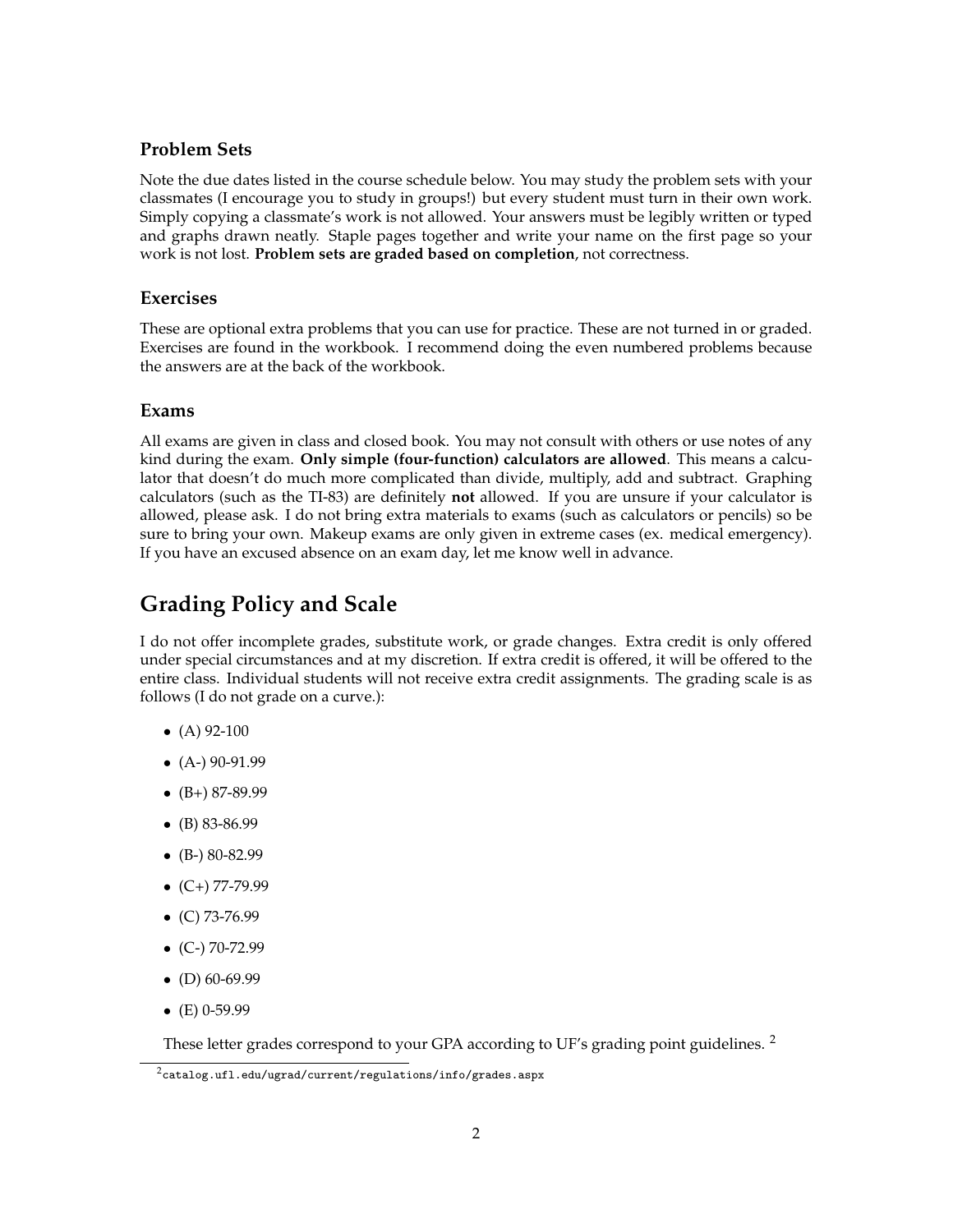## **Online Course Evaluation**

Students in this course can provide feedback on the quality of my instruction by completing evaluations online at: <evaluations.ufl.edu>. These evaluations are typically open during the last two or three weeks of the semester, but I will remind you of the specific times when they are open. These evaluations help me become a better instructor so I strongly encourage you to complete them.

#### **Academic Honesty**

The following is a statement from UF regarding academic honesty: "UF students are bound by The Honor Pledge which states, 'We, the members of the University of Florida community, pledge to hold ourselves and our peers to the highest standards of honor and integrity by abiding by the Honor Code. On all work submitted for credit by students at the University of Florida, the following pledge is either required or implied: On my honor, I have neither given nor received unauthorized aid in doing this assignment.' The Honor Code<sup>3</sup> specifies a number of behaviors that are in violation of this code and the possible sanctions. Furthermore, you are obligated to report any condition that facilitates academic misconduct to appropriate personnel. If you have any questions or concerns, please consult with the instructor or TAs in this class."

#### **Students with Disabilities**

Students with disabilities requesting accommodations should first register with the Disability Resource Center<sup>4</sup> by providing appropriate documentation. Once registered, students will receive an accommodation letter which must be presented to the instructor when requesting accommodation. Students with disabilities should follow this procedure as early as possible in the semester.

# **Student Athletes**

Student athletes are responsible for reporting any days they are unable to attend class due to conflicts with their athletic schedule by the second week of class.

#### **Student Wellness**

Life does not stop for coursework. If you have a serious physical or mental health issue come up at any point, I strongly encourage you to seek help. Here are some resources that may help you:

- *•* The Counseling and Wellness Center: <counseling.ufl.edu/cwc/Default.aspx> (352) 392-1575
- *•* The University Police Department: (352) 392-1111 or 9-1-1 for emergencies.
- *•* The Student Healthcare Center: <shcc.ufl.edu/contact/>

<span id="page-3-1"></span><span id="page-3-0"></span><sup>3</sup><dso.ufl.edu/sccr/process/student-conduct-honor-code/> 4Phone: (352)-392-8565, Web: <dso.ufl.edu/drc/>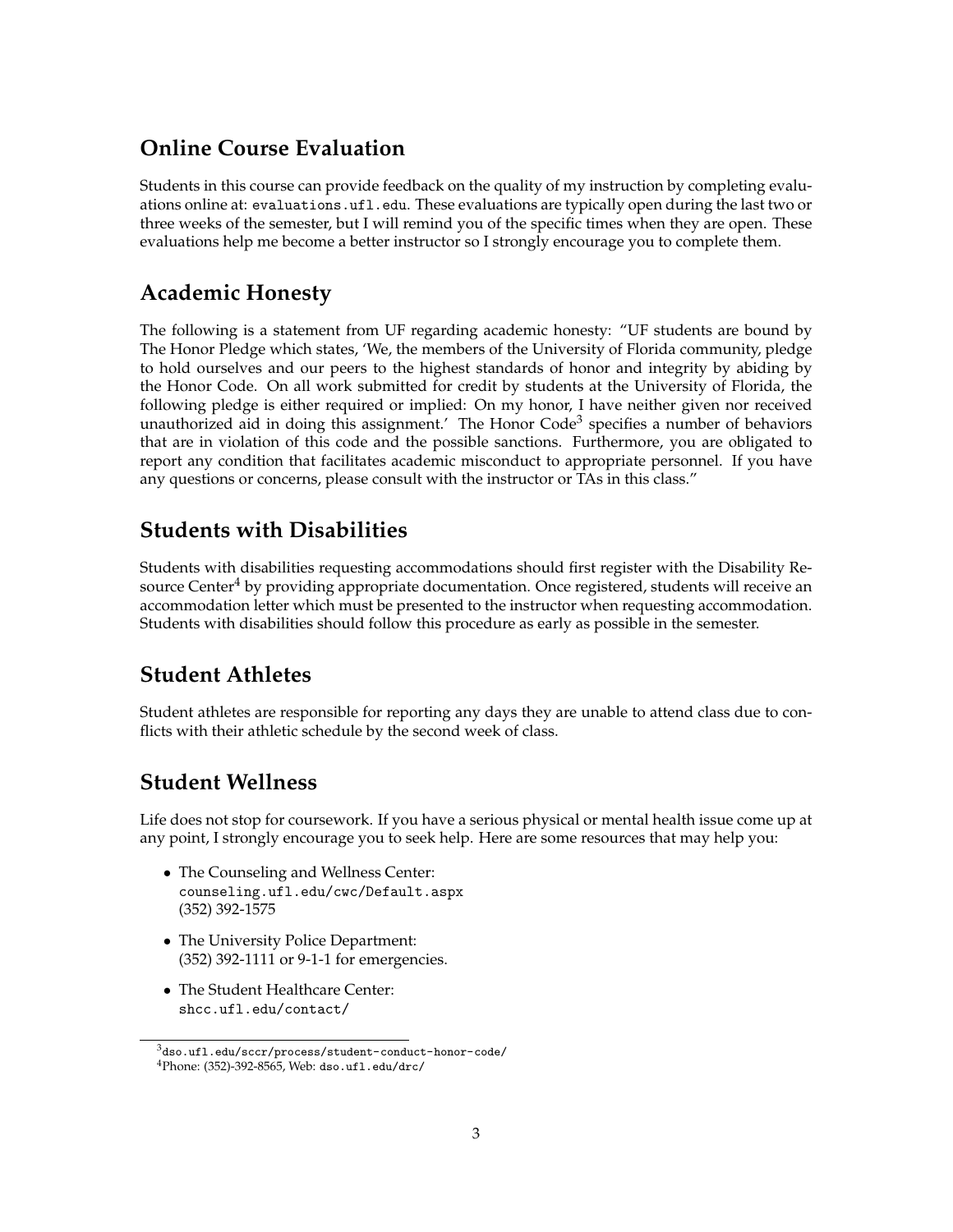# **Course Schedule (Subject to Change):**

| <b>TUESDAY</b>                                                          | THURSDAY                                                        |
|-------------------------------------------------------------------------|-----------------------------------------------------------------|
| Aug 25th                                                                | 27th                                                            |
| Syllabus and Introduction                                               | Preferences — Varian, Chapter 3                                 |
| Sep 1st                                                                 | 3rd                                                             |
| Utility — Varian, Chapter 4                                             | Taxes, Subsidies, and Budget<br>Constraints - Varian, Chapter 2 |
| 8th                                                                     | 10th                                                            |
| <b>Problem Set 1 Due</b><br>Choice - Varian, Chapter 5                  | Demand — Varian, Chapter 6                                      |
| 15th                                                                    | 17th                                                            |
| <b>Problem Set 2 Due</b><br>Revealed Preference - Varian,<br>Chapter 7  | Slutsky Equation — Varian, Chapter<br>8                         |
| 22nd                                                                    | 24th                                                            |
| <b>Problem Set 3 Due</b><br>Buying & Selling — Varian, Chapter<br>9     | Midterm Exam 1 Review                                           |
| 29th                                                                    | Oct 1st                                                         |
| Midterm Exam 1                                                          | Market Demand — Varian, Chapter<br>15                           |
| 6th                                                                     | 8th                                                             |
| Equilibrium — Varian, Chapter 16                                        | No class                                                        |
| 13th                                                                    | 15th                                                            |
| Problem Set 4 Due<br>Uncertainty — Varian, Chapter 12                   | Technology — Varian, Chapter 19                                 |
| 20th                                                                    | 22nd                                                            |
| <b>Problem Set 5 Due</b><br>Profit Maximization - Varian,<br>Chapter 20 | Cost Minimization - Varian,<br>Chapter 21                       |
| 27th                                                                    | 29th                                                            |
| <b>Problem Set 6 Due</b><br>Cost Curves - Varian, Chapter 22            | Midterm Exam 2 Review                                           |
| Nov 3rd                                                                 | 5th                                                             |
| Midterm Exam 2                                                          | Supply — Varian, Chapter 23 & 24                                |
| 10th                                                                    | 12th                                                            |
| <b>Problem Set 7 Due</b><br>Monopoly — Varian, Chapter 25               | Monopoly Behavior - Varian,<br>Chapter 26                       |